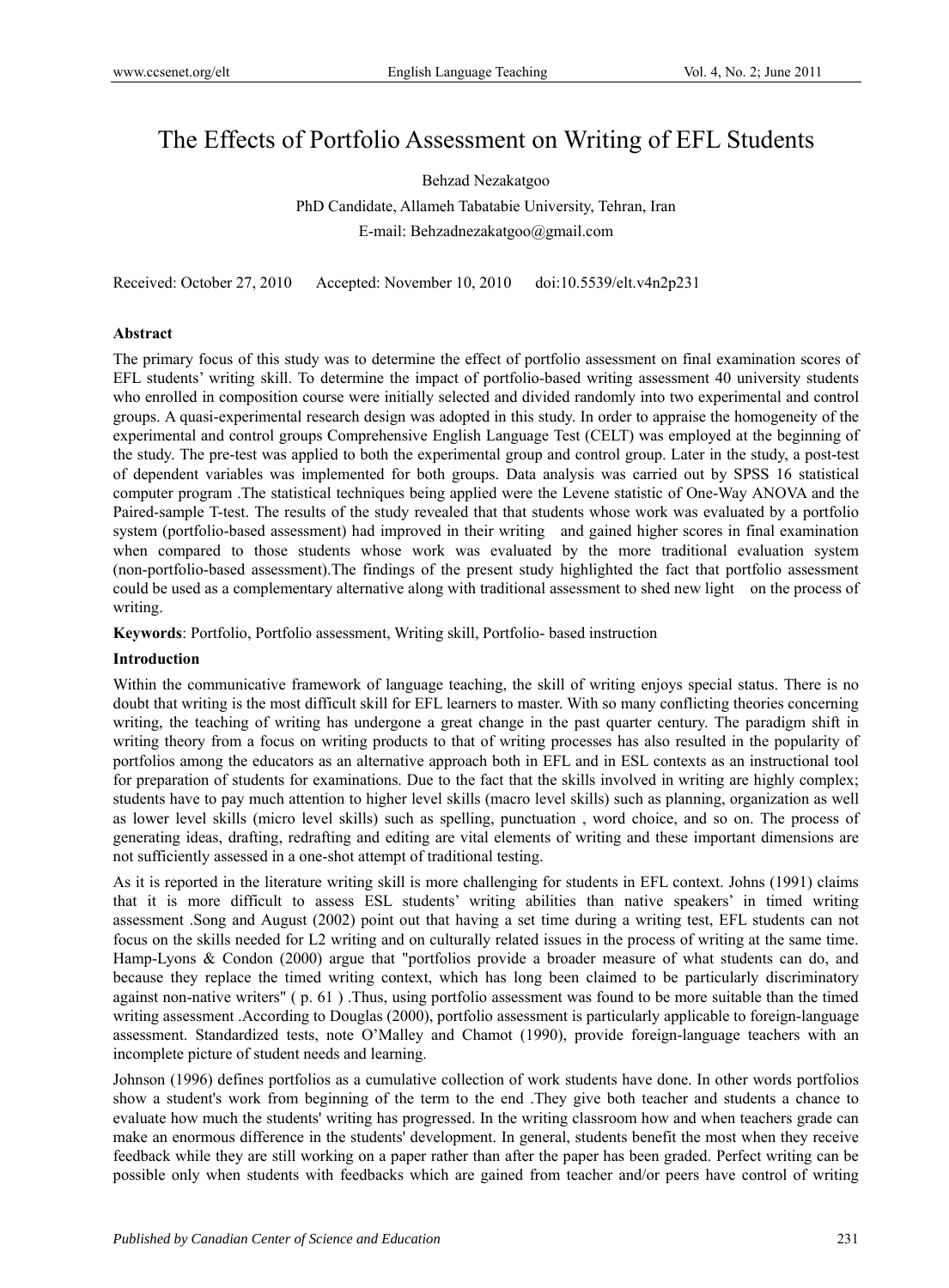system, mechanics of writing (punctuation, capitalization, abbreviation, numbering, and spelling) and grammar to solve the problem in writing effective compositions.

The literature on the importance of portfolio assessment is rich (Hamp-Lyons & Condon, 2000; Defina,1992; Yancey, 1999 ; Harris& Sandra, 2001.) . However, most of the research reported in the literature is of qualitative inquiry and making a case for adaption of portfolio assessment has not been much augmented by quantitative research.

Focusing on writing as a process and using portfolio as a method of assessment of writing give the students the confidence to continue to write and continue to develop their skills and overcome their problems in writing. In order to appraise its usefulness for this purpose this study will document, analyze, compare and contrast students' performances in the portfolios, the in-course pre-tests and the final examination with those of control group. The results will then be examined in order to reach conclusions regarding how effective writing portfolio is as an instruction method for students who take final examinations. The study, therefore, seeks to answer the following questions:

1). Is portfolio assessment an effective way of preparation for writing text under examination conditions?

2).Would the differences in instructional method (non-portfolio vs. portfolio-based instruction) be reflected in students' final examination scores?

#### **Review of Related Literature**

#### **1. Portfolio Assessment**

Yang (2003) defined portfolio as a compilation of students' work, which documents their effort, progress and achievement in their learning, and their reflection on the materials negotiated for the portfolio. Crosby (1997) indicates that the primary purpose of portfolios in EFL context is to increase the level of students' motivation and to give them a sense autonomous learning. The portfolio as a self-reflection assessment has appeal because it changes the way writing has been graded traditionally and institutes a grading system whereby the teacher shares control and works collaboratively with students (Berlin 1994). Portfolio assessment is used as an evaluation tool for reviewing the status of student progress and development. The components of the portfolio are decided by the teachers, the students, or through an agreement between teachers and students.

Portfolio-based writing assessment has attracted a considerable amount of interest in colleges and universities because they link teaching, learning, and assessment within the discipline and across disciplines in the college curriculum. Hamp-Lyons &Condon (2000) argue that the "greatest theoretical and practical strength of a portfolio, used as an assessment instrument, is the way it reveals and informs teaching and learning" (p.4). Lee (2001) points out that portfolio assessment prioritized student-centered over conventional concept of teaching. Although portfolio assessment of writing promised potential benefits for writing skill development in ESL and EFL context, the traditional psychometric opponents criticize its principles and practice. They voiced their frustration over the issues of design decision, logistics and interpretation. They also challenged the portfolio assessment's time-consuming nature, and the issues of reliability and validity (Brown & Hudson 1998).

Hamp-Lyons &Condon (2000) believe that in portfolio assessment both reliability and validity are necessary and must be addressed. Williams (1998, 2000) argues that without standards for implementation and outcomes, portfolio assessment will become unfair because "it increases the subjectivity teachers bring to evaluation"(2000, p.136). This unreliability will threaten portfolio assessment benefits because portfolio assessment was supposed to, "developed with the goal of making the evaluation of classroom writing more objective, more fair, and more realistic" (2000, p. 147 ) . Reliability needs to be based on performance instead of idiosyncratic scores that have no preset criteria (O'Malley and Pierce, 1996). One of the main problems of reliability in L2 portfolio assessment is inter-rater reliability, consistency of scores because teacher are not used to this new concept of assessment. The psychometric view of reliability is too narrow to take into account the "less standard forms of assessment" such as the portfolio. Portfolio assessment requires that readers be trained to agree and to score papers based on a common rubric that describes numerical points. Rubrics should include development and organization, fluency of idea (problem) description, and mechanics (O'Malley and Pierce, 1996).If readers agree, there is a reliable rate of agreement. If readers do not agree, there is low interrater reliability. Without a sufficiently high rate of reliability, scores cannot be considered valid. Portfolios can be used to support or even determine a grade when a well defined scoring guide or rubric is developed by both the teacher and the learner (Defina 1992, P.37).

O'Malley and Chamot (1990) indicated that a key element of portfolios is student self-assessment; without self-assessment and reflection on the part of the student, a portfolio is not a portfolio. According to these researchers, the self-assessment called for by portfolios can have several outcomes for the student: students take responsibility for knowing where they are with regard to learning goals; students broaden their view of what is being learned; and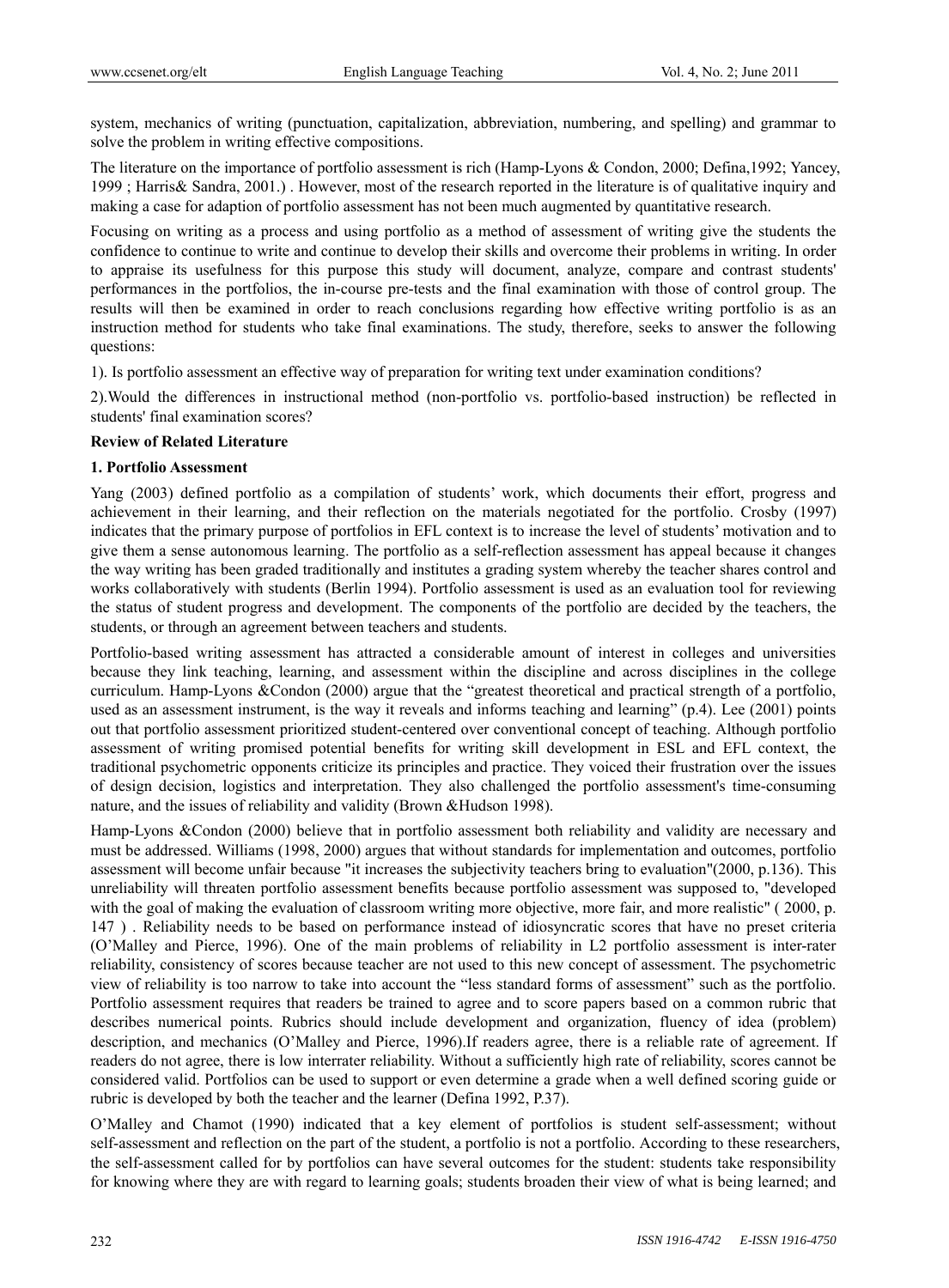students begin to see language learning as a process. This study is also addressees the use of portfolios in writing assessment for self-assessment in an EFL context.

# 2. **Portfolio-based Instruction**

The implementation of a portfolio assessment system in many classrooms today is of great interest to teachers and researchers at every level of education. Murphy (1999) states that they are implemented in classrooms in order to accomplish various goals. These goals range from providing students with a sense of ownership, motivation, accomplishment to assessing curriculum needs for demonstrating competency. Because of the number of goals associated with the implementation of portfolios, Murphy categorized them into three groups: "teaching tools, professional development, and assessment purposes" (p. 4).

The Portfolio approach is used for both evaluation and instruction. Once the goals, assignments and the criteria of the portfolio are set by the teacher and the student, the daily classroom portfolio-based instruction starts. In the curriculum, portfolio-based instruction is basically conducted through individualized tutorials.The teacher and the student work together to find materials within the student's interests to complete their assignments.

Literature in the portfolio research (Vizyak, 1996) suggests that the role of the ESL teacher in a portfolio approach involves planning both mini-lessons and individualized tutorials or conferences with individual students based on the teacher's understanding of the students needs. The teacher uses information in student portfolios to diagnose student needs and to guide instruction. Portfolios give the teacher a solid foundation on which to base instruction. Student portfolios provide the teacher with a record of student strengths and areas for improvement.

# **Method**

This study is intended to determine the effect of writing and assessing portfolios on final examination scores of EFL students' writing. The design for this study is Quasi-experimental in nature, since the classroom groups are already in place and had to be intact. In order to have a strong quasi-experimental design, internal threats to validity were controlled by use of pretesting. To be confident that there were no significant difference among the subjects of the Experimental Group (EG) and Control Group (CG) regarding the variables under investigation, both groups were pre-tested at the beginning of the experiment.

# **Subjects**

The sample for this study was drawn from the students who were enrolled in second-semester freshman English composition course at E.C.O. College of Insurance. Initial enrollment in this course totaled 68 students. Out of 68 examinees, the researcher finally nominated 40 participants and randomly divided them into two experimental and control groups. All students have completed at least one previous three-credit composition course; approximately all of these students have also completed an additional Intermediate General English course. None of the students have prior experience with portfolios. Both groups involved in this study were taught by the same teacher in order to provide uniformity of instruction. Therefore, the researcher and the instructor were the same.

# **Data Collection Procedures**

During the second week of the term, students who agreed to take part in the study indicated so by signing consent forms. After completing the consent forms, all students were administered Comprehensive English Language Test (CELT), and Trinity's ISE (Integrated Skills in English) Writing Test. The instructional methods, textbooks, and assignments in both the experimental and the control groups were identical, and all groups were taught by the same instructor. Students in portfolio-based group were advised of format of portfolio based instructional procedures (See appendix A). The study extended over a timeframe of 16 weeks. Scores obtained on the scale of 1-6 comprised students' course grades. In compliance with the class syllabus, the instructor taught students how to shape their college writings. Instruction followed the writing-as-process approach as far as possible. All students completed six assigned essays, and a post-test timed writing during the 16-week semester.

As is common in a writing class with a traditional (non-portfolio) method of evaluation in place, the control group turned in each essay as it was due, and the instructor marked and commented on each essay and then assigned it a grade. In the experimental group, portfolio evaluation was established. Students turned in their essays and writings on the due date, but no grade was recorded at that time.They submitted one draft each session they met the teacher, selected from among three writing tasks namely Essay writing, letter writing and creative writing provided at the beginning of the procedure. They received respective feedbacks (evaluation scales) by the next session that the class met (See appendix B). Students were credited for any revisions made. At certain points during the term, the instructor directed revision by focusing students' attention on certain strategies, such as sentence combining, strengthening weak verbs, writing effective introductions, titles, mechanics of writing (punctuation, capitalization, abbreviation, spelling, grammar, and use of numbers). Written feedbacks were emailed to students within two days;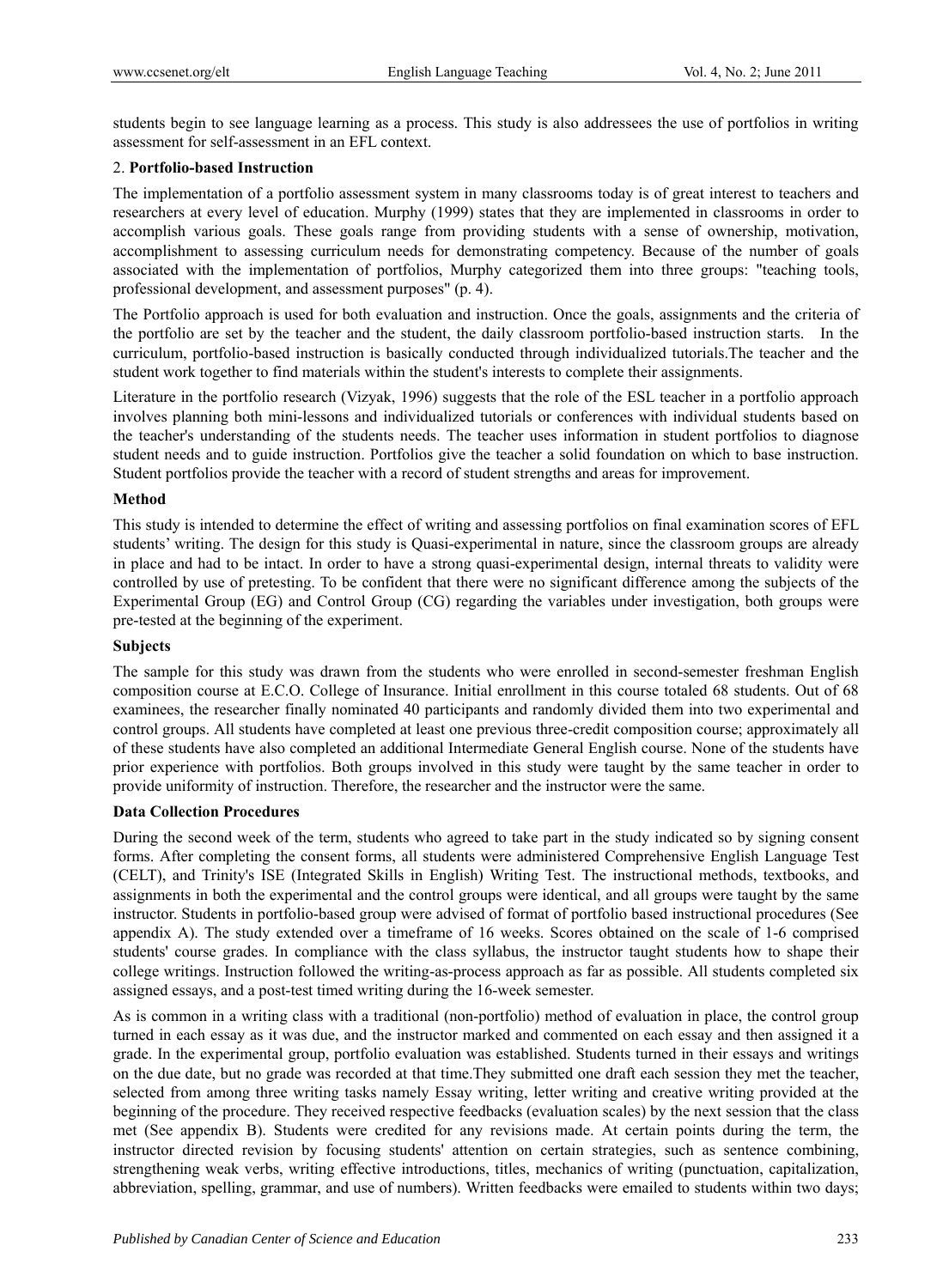consequently, students in portfolio-based group had enough time to reflect on their writings and polish them before the next session met. (See appendix C for some sample email feedbacks). Students could continue to work on previously written papers until the end of the term. At the end of the term, students presented a portfolio of work to the instructor for evaluation and the term grade. The portfolio consisted of two polished papers (final drafts) anolng with three first, second and third drafts for each paper respectively written during the trem, and a meta-analytical cover letter. Students selected the two papers which represented the best of their work of the term. Students were encouraged to extensively revise these papers in the meantime. All prewriting, drafts, and evidences of revision for each of the two papers were included in the portfolio. The purpose of the cover letter was to allow students to reflect upon their writing processes in general, and to justify the inclusion of the papers which they had selected as representative of their best work. (See Appendix C for a copy of the instructions for compiling portfolios which were given to students).

In order to eliminate instructor bias resulting from factors other than the work submitted (e.g., attendance, participation, student disposition toward the class or teacher) (Baker, 1993); an independent scorer were invited to evaluate final assessment of portfolios.

#### **Analysis of Data and Interpretations**

In analyzing the data for this study, the SPSS statistical computer program was used. All data were processed using SPSS Version 16.As the first step in the data analysis the sample was homogenized. A preliminary examination for homogeneity of the experimental and control groups was conducted with 68 candidates bearing almost the same background of English proficiency.The test scores obtained from the performance of subjects on the Comprehensive English Language Test (CELT). To have a more homogeneous group of candidates for the main phase of the study, high scorers and low scorers were eliminated from the main framework of the study. Almost +1 and -1 standard deviation from the mean score is the valid and reliable way of selecting homogenous sample population, hence, out of 68 examinees, the researcher finally nominated 40 participants and randomly divided them into two experimental and control groups. See table 1 for descriptive statistics and graph 1 for elimination process.

The researcher conducted a One Way ANOVA including the Levene Test to approve of the homogeneity of both experimental and control groups in terms of their proficiency based on their scores on Comprehensive English Language Test (CELT). Table 2 reveals the results of the Levene statistical test on Comprehensive English Language Test (CELT). The Levene statistic was 3.022 with the significance of 0.000. The value of 3.022 is the indicative of a group of candidates with almost the same homogeneity of variances performing the Test of CELTA. See table 2 for test of homogeneity of variances derived by SPSS software

In order to make doubly sure of the homogeneity of both experimental and control groups, the ANOVA table is presented here. See table 3 for ANOVA.

The result of the performances of the two sample groups on the CELT in terms of the frequency of scores, and the means are illustrated in the following means plot and bar graph. The totally flat line in the graph below indicates that the participants in this study are homogeneous. See graph 2 and graph 3 for means plot.

The table of ANOVA signifies that the mean difference between experimental and control group is not significant at all. On the other hand, means plot is totally flat line and there is a sharp and straight line of mean scores, and the bar graph exhibits there exists no significant difference between the means of both groups. Hence, the researcher can conclude that the participants of two groups are homogeneous.

As for the phase of the statistical procedures, the researcher devised the Paired-samples t-test, because the trait to be tested was of the same nature for both groups, say, the writing skill of the ISE exam (Integrated Skills in English) being extracted from the Trinity Website (www.trinitycollege.co.uk) and was administered at the premises of ECO College of Insurance. The differences between the pretest and posttest results in both groups indicate a significant difference between the experimental and control groups in writing skill. The following tables represent the obtained t as 3.199 with the Pvalue of 0.000 which is big enough to approve of the hypothesis that there is a significant difference between the performances of the students in both groups in answering writing tests after passing a portfolio based instruction and a traditional based (non-portfolio based) instruction. See table 4 for T-Test and graph 4 for paired samples statistics.

The bar graph 4 represents the mean difference between the performances of experimental and control group under examination conditions. This means that students in experimental group (portfolio-based group) had by far better performance in their writing skill than that of control group (non-portfolio- based group). See table 5 for paired samples correlations and table 6 for paired samples test.

Considering the data obtained in the above t-test tables, the findings of this study evidenced that First, portfolio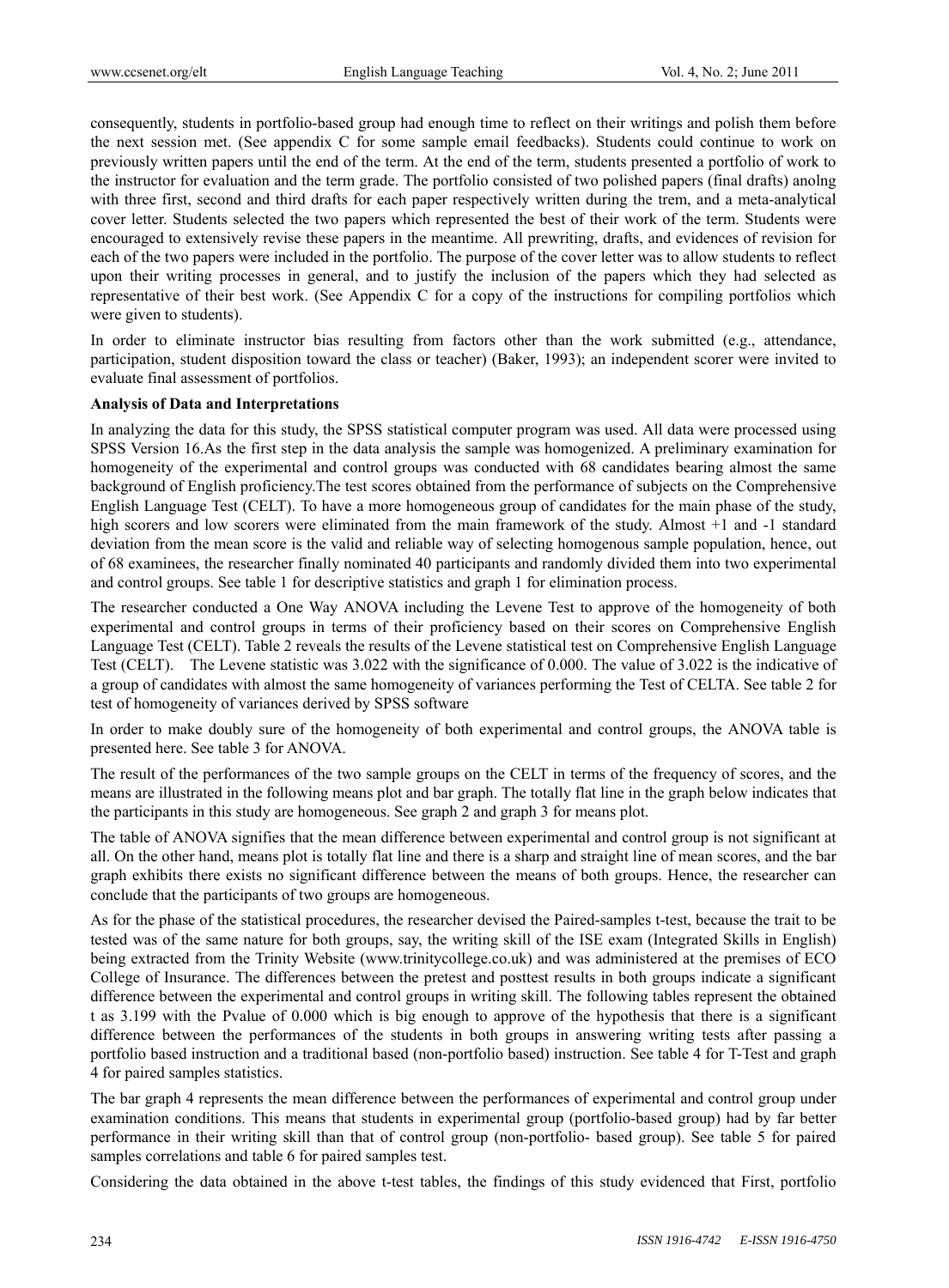assessment was an effective way of preparation for writing text under examination conditions(questions1),second, the differences in instructional method (non-portfolio vs. portfolio-based instruction) were reflected in students' final examination scores.(question 2)

The results of these statistical analyses confirmed the significant effect of writing and assessing portfolios on final examination scores of writing of EFL students. A possible explanation of these results may be linked to efficiency of portfolio-based writing and assessment. It may be that these subjects were benefited from a sufficient time span that the researcher calls it gift of time that enables them to use challenging structures in their written task performance. Findings from this study indicated that writing and assessing portfolios were beneficial to students. Even if they encountered many problems in the process, they learned a lot from solving their problems and shouldering the ownership of responsibility of learning. The students of portfolio-based group benefited from the reflective nature of the task. Reflection was a self-assessment tool, which helped the learner in the experimental group of the current study to look at the strength and weaknesses of a particular learning activity and consider how to improve the weakness.

#### **Discussion**

The motivation for this study was to provide the best possible writing experience for freshman students. The instructional method which seemed to provide the solutions to the students' predicament was portfolio assessment. Using this method, the instructor postpones assigning grades until students have had time to internalize instruction; this technique empowers students by giving them the opportunity to rewrite and polish their papers before selecting their best work for grading. A standardized teacher evaluation administered at the end of the term hardly constitutes an effective method for capturing the writing process. Portfolios can be used to support one shot traditional assessment by integrating a well defined scoring guide or rubric developed by both the teacher and the learner (Defina 1992, 37). Further, that along with that grade or score, a narrative by the teacher and the student should accompany the overall evaluation of the student's progress, including the student's strengths and weaknesses as well as the student's achievement, effort, and goals (Tierney, Carter, and Desai 1991, P.147).Hence, the implementation of portfolios is a complementary alternative to traditional assessment for improving the effectiveness of writing instruction and the curriculum.

Since portfolio assessment provides a greater degree of student empowerment, with students able to continually improve previously written papers and select their best papers for final grading, a significant correlation occurred between the portfolio method of writing and assessment (portfolio-based instruction and evaluation) and their final examination scores. Thus finding of this study corroborated that of Ruetten (1994) that portfolio assessment is indeed very useful for ESL students.

Song & August (2002) argue that there is an increase of subjectivity in portfolio assessment because students' work is not graded based on right or wrong answers that threatens the reliability and consistency of scores. To address the inter-rater reliability in the current study, an independent scorer evaluated the students' final portfolios.

Higher final scores in the portfolio-evaluated group represent the culmination of the learning during the term. The students in this group benefited from what the researcher calls it the gift of time. The results of the current study highlighted the fact that portfolio evaluation, as a teaching and assessment device, gives students a sense of greater control over their writing outcomes, and appears to contribute to increase their final scores. The data evidenced in the current study that portfolio assessment can enhance the one shot traditional assessment of writing by supplementing numerous drafts and other related writing assignments that are collected in the student's portfolio.

Hutchings (1990) point out that those unfamiliar with portfolios may consider them soft, subjective, and easily subverted, but a properly run portfolio course is indeed a viable alternative, both as a teaching and assessment device which gives students a sense of greater control over their writing outcomes. Portfolios provide not only a context for assessment but a focus on the enhancement of writing skills, namely organizing, presenting, and reflecting on learning. Writing portfolios afford teachers the opportunity to learn how students see themselves as writers. One of the most positive aspects of the portfolio-based method of evaluation is its movement away from the teacher-as-examiner toward teacher-as- facilitator.

# **Recommendations and Suggestions for Future Research**

The condition is rapidly becoming more favorable for use of the portfolio as an assessment instrument. It sounds instrumental to refrain as much as possible from using grades to evaluate and respond to student writing as it is common in traditional (non-portfolio based) evaluation. It appears that we need to investigate alternative ways of giving students grades in writing courses. With the increasing use of portfolios, however, more research studies with different research designs should be conducted to further examine the effects of portfolio assessment as a practical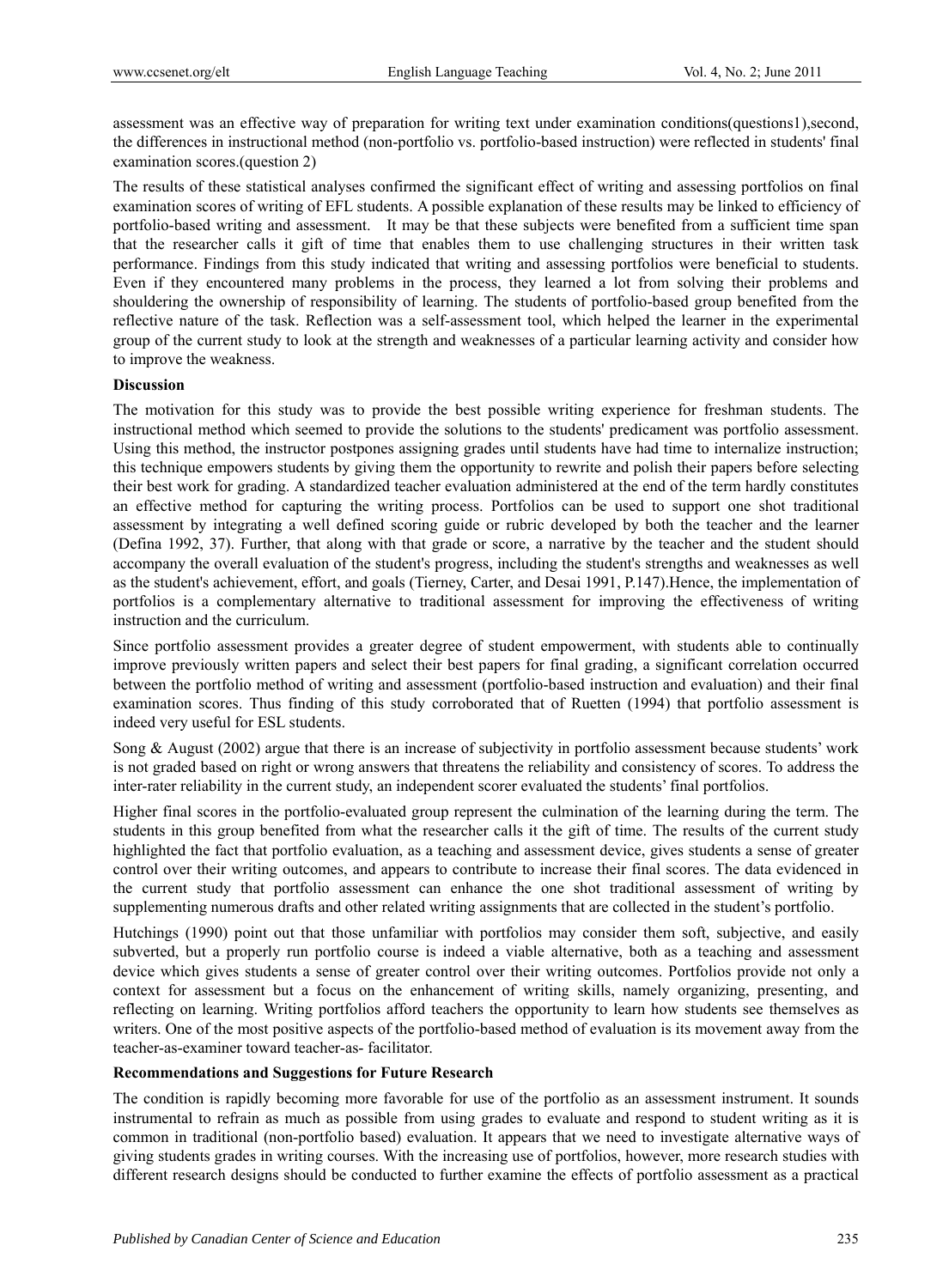evaluation process. With the advent of the web technology the electronic portfolios added new dimension to writing assessment by integrating real time interactive feedback that opens new horizons and requires new research agenda into portfolio assessment of writing.

#### **References**

Crosby, C. (1997, August). Portfolio assessment in the Korean ESL writing classroom. *Thai TESOL Bulletin*, 10(2). Retrieved October 13, 2010, from http://www.thaitesol.org/bulletin/1002/100204.html

Yang, N. D. (2003). Integrating portfolios into learning strategy-based instruction for EFL college students. IRAL, 41(4), 293-317. Retrieved December 7, 2009, from Education Full Text (Wilson).

Lee, K.-C. (2001). Teaching materials and methods of comprehensive activity fields. Taipei:Shin-Lee.

Brown, J. D., & Hudson, T. (1998). The alternatives in language assessment. *TESOLQuarterly, 32,* 653-675

Baker, Nancy Westrich. (1993). *"The Effect of Portfolio-Based Instruction on Composition Students' Final Examination Scores, Course Grades, and Attitudes toward Writing."* Research in the Teaching of English 27.2 (May 1993).

Berlin, James A. (1996).*Rhetorics, Poetics, and Cultures: Refiguring College English Studies*. Urbana: NCTE, 1996.

Danielson, Charlotte. and Leslye. Abrutyn. (1997). *"An Introduction to Using Portfolios in the Classroom."* < http://www.ascd.org/publications/books/1997danielson/intro.html.>

Defina, Allan A. (1992). *"Portfolio Assessment: Getting Started."* New York: Scholastic Professional Books.

Douglas, D. (2000). *"Assessing language for specific purposes."* Cambridge: Cambridge University Press.

Hutchings, P. (1990). Learning over time: Portfolio assessment. *AAHE Bulletin (April), 6-8.*

Hamp-Lyons, L. (1990). Recent publications on statistics, language testing and quantitative research methods: II *"Review of fundamental considerations in language testing, assessing achievement in the learner centered curriculum, and testing for language teachers."* TESOL Quarterly, 24, 292-300

Hamp-Lyons, L., & Condon, W. (1993). Questioning assumptions about portfolio-based assessment.*College Composition and Communication,* 44, 176-190.

Hamp-Lyons, L., & Condon, W. (2000). *Assessing the portfolio: Principles for practice, theory, and research.*Cresskill, NJ: Hampton.

Harris, S. & Sandra, M. (2001). *"Portfolio use in two principal programs."* Rural Educator, 23, 19-23

Johns, A. M. (1991). Interpreting an English competency examination. *Written Communication, 8,* 379-401.

Jones, J.W. (1992). *Evaluation of the English as a Second Language portfolio assessment project at Borough of Manhattan Community College.* A practicum report presented to Nova University.

Johnson, Bil. (1996). "Performance Assessment Handbook: Volume 1 Portfolios and Socratic Seminars." Princeton: Eye On Education, Inc.

Murphy, S. (1999). *"Assessing Portfolio."* In C. Cooper & L. Odell (Eds.), Evaluating writing (pp. 114-136). Urbana, IL: National Council of Teachers of English.

O'Malley, J. & Chamot, A. (1990). *"Learning strategies in second language acquisition."* New York: Cambridge University Press.

O'Malley, J. & Pierce, L. (1996). *"Authentic assessment for English language learners."* US: Addison-Wesley Publishing

Porter, C., & Cleland, J. (1995). *"The portfolio as a learning strategy."* Portsmouth, NH: Boynton/Cook Publishers.

Ruetten, M. K. (1994). Evaluating ESL students' performance on proficiency exams. *Journal of SecondLanguage Writing,* 3, 85-96.

Song, Bailin. And B. August (2002). *"Using portfolio to Assess the Writing of ESL Students: A Powerful Alternative?"* Journal of Second Language Writing. 11 (2002) 49-72

Tierney, Robert J., Carter, Mark A., and Laura E. Desai. (1991).*"Portfolio Assessment in the Reading-Writing Classroom."* Norwood: Christopher-Gordon Publishers, Inc.

Vizyak, l. (1996). *"Student portfolios: a practical guide to evaluation."* Bothell, WA: Wright Group

Williams, J.D. (1998). *Preparing to teach writing.* Mahwah, NJ: Lawrence Erlbaum.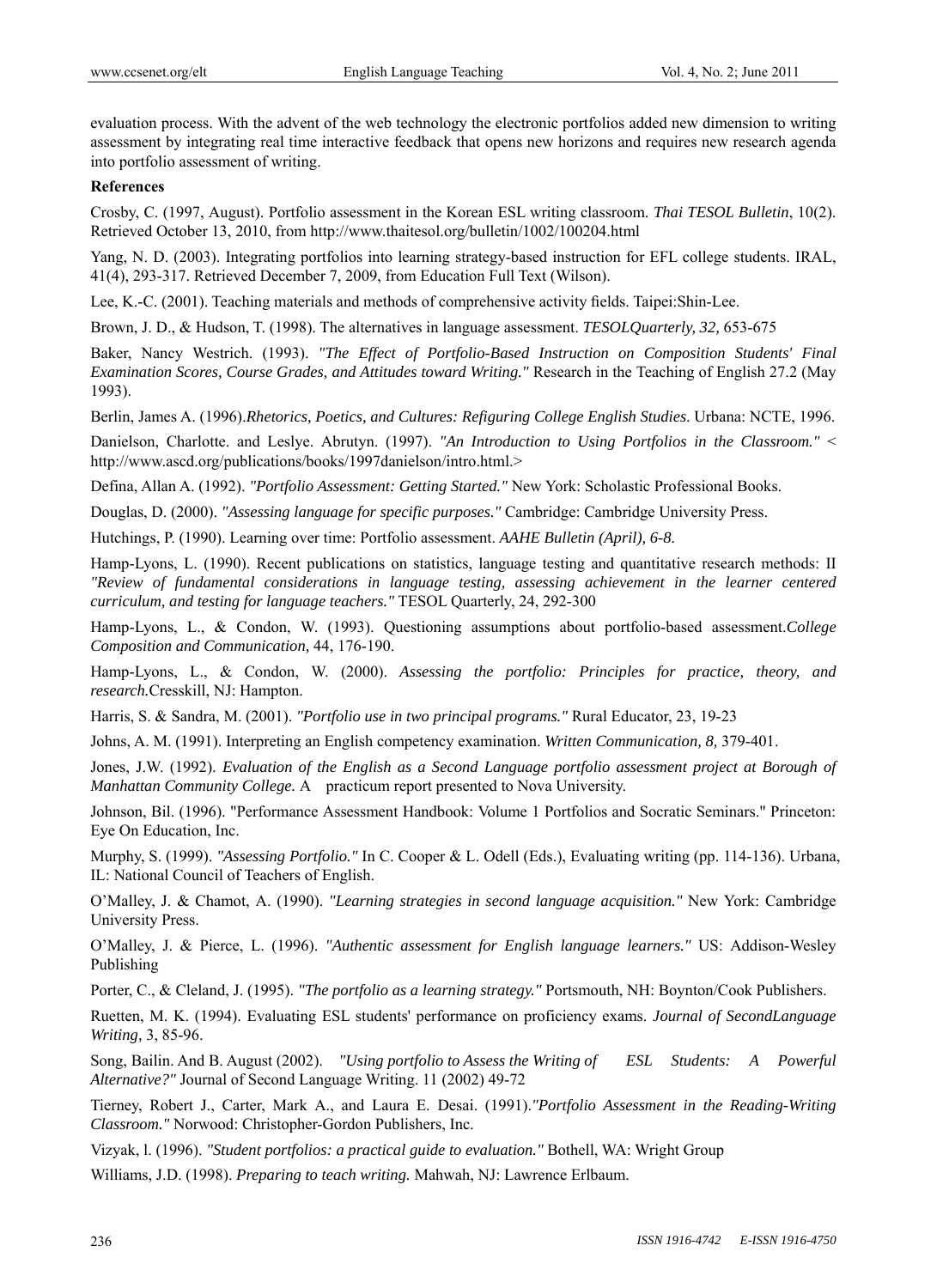Williams, J.D. (2000). Identity and reliability in portfolio assessment. In B. Sun stein & J. Lovell (Eds.), *Theportfolio standard* (pp. 135-148). Portsmouth, NH: Heinemann.

Yancey, K. B. (1999). Looking back as we look forward: Historicizing writing assessment. *College Composition and Communication, 50, 483-503.*

# **Appendix A**

The following evaluation scale has been taken from (ISE Handbook

From 2004) *Integrated Skills in English examinations* I, II and III

#### **Evaluation scale for the writing skills assessment test**

6

The essay provides a well-organized response to the topic and maintains a central focus. The ideas are expressed in appropriate language. A sense of pattern of development is present from beginning to end. The writer supports assertions with explanation or illustration, and the vocabulary is well suited to the context. Sentences reflect a command of syntax within the ordinary range of standard written English. Grammar, punctuation, and spelling are almost always correct.

5

The essay provides an organized response to the topic. The ideas are expressed in clear language most of the time. The writer develops ideas and generally signals relationships within and between paragraphs. The writer uses vocabulary that is appropriate for the essay topic and avoids oversimplifications or distortions. Sentences generally are correct grammatically, although some errors may be present when sentence structure is particularly complex. With few exceptions, grammar, punctuation, and spelling are correct.

4

The essay shows a basic understanding of the demands of essay organization, although there might be occasional digression. The development of ideas is sometimes incomplete or rudimentary, but a basic logical structure can be discerned. Vocabulary generally is appropriate for the essay topic but at times is oversimplified. Sentences reflect a sufficient command of standard written English to ensure reasonable clarity of expression. Common forms of agreement and grammatical inflection are usually, although not always, correct. The writer generally demonstrates through punctuation an understanding of the boundaries of the sentence. The writer spells common words, except perhaps so-called "demons," with a reasonable degree of accuracy.

3

The essay provides a response to the topic but generally has no overall pattern of organization. Ideas are often repeated or undeveloped, though occasionally a paragraph within the essay does have some structure. The writer uses informal language occasionally and records conversational speech when appropriate written prose is needed. Vocabulary often is limited. The writer generally does not signal relationships within and between paragraphs. Syntax is often rudimentary and lacking in variety. The essay has recurrent grammatical problems, or because of an extremely narrow range of syntactical choices, only occasional grammatical problems appear. The writer does not demonstrate a firm understanding of the boundaries of the sentence. The writer occasionally misspells common words of the language.

2

The essay begins with a response to the topic but does not develop that response. Ideas are repeated frequently, or are presented randomly, or both. The writer uses informal language frequently and does little more than record conversational speech. Words are often misused, and vocabulary is limited. Syntax is often tangled and is not sufficiently stable to ensure reasonable clarity of expression. Errors in grammar, punctuation, and spelling occur often.

1

The essay suffers from general incoherence and has no discernible pattern of organization. It displays a high frequency of error in the regular features of standard written English. Lapses in punctuation, spelling, and grammar often frustrate the reader. Or, the essay is so brief that any reasonably accurate judgment of the writer's competence is impossible.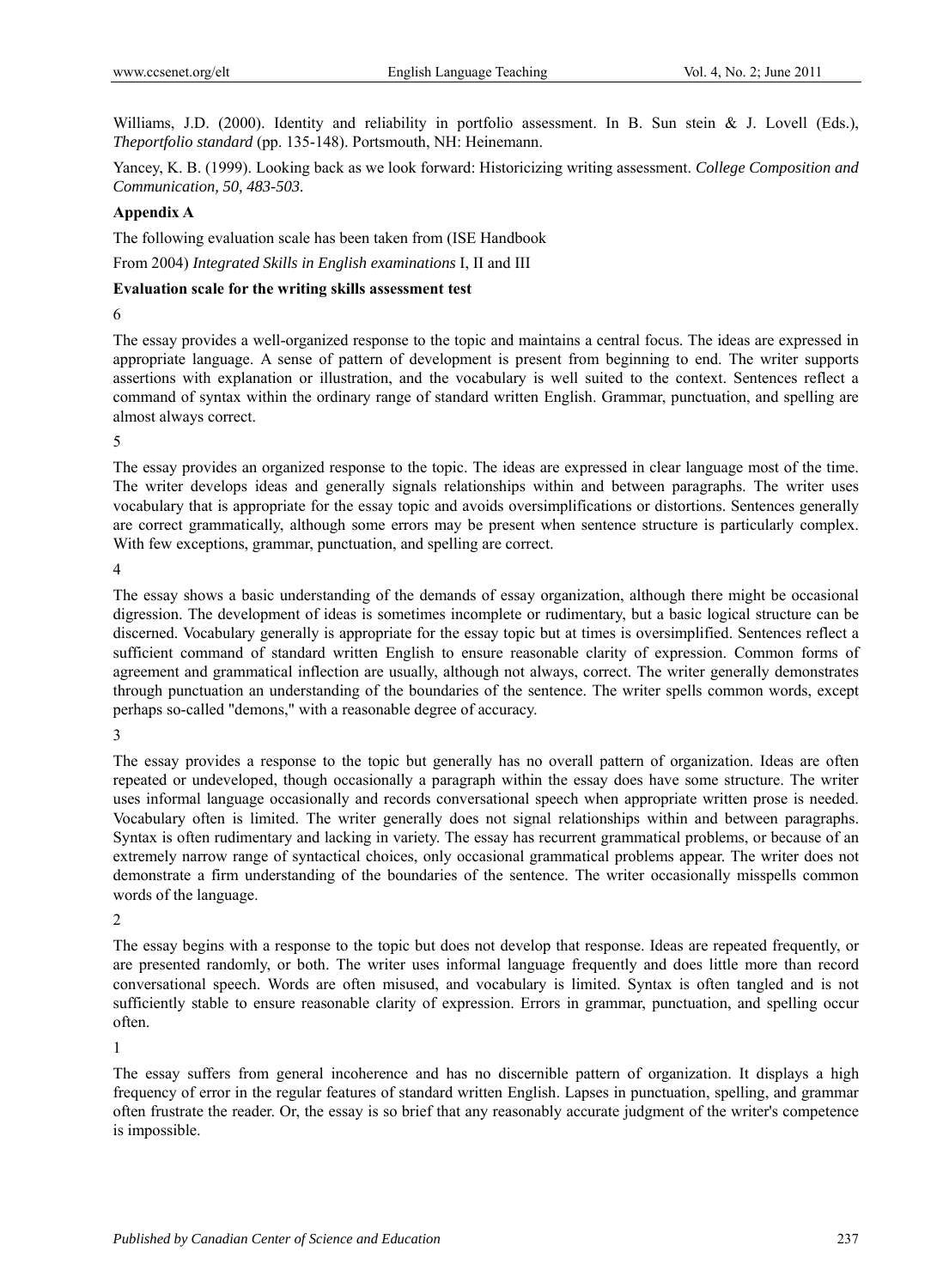# **Appendix B**

INSTRUCTIONS FOR COMPILING YOUR PORTFOLIO

Your writing portfolio is a showcase of the best writing you have done this term. It should contain the following:

1. A table of contents

2. A reflective evaluation on your growth as a writer this term. You may wish to make specific references to other writings you have included in your portfolio.

3. Two polished, along with all revised drafts, peer evaluations, self evaluations sheets for each paper.

When grading your portfolio, I will use the evaluation form that we went over in class. You have a copy in your folder.

# **Appendix C**

Sample Drafts

Task1 Draft1

The letter shows a basic understanding of the demands of letter organization, although there might be occasional digression. The development of ideas is sometimes incomplete or rudimentary, but a basic logical structure can be discerned. Vocabulary generally is appropriate for the topic but at times is oversimplified. Sentences reflect a sufficient command of standard written English to ensure reasonable clarity of expression. Common forms of agreement and grammatical inflection are usually, although not always, correct. The writer generally demonstrates through punctuation an understanding of the boundaries of the sentence. The writer spells common words, except perhaps so-called "demons," with a reasonable degree of accuracy.

# **Advice to the student**

# **Task Fulfillment**

You should add some more ideas

You should give more reasons/opinions

You should give more description

# **Organization**

Your presentation and/or layout need to be tidied up

You should check your organization and/or paragraphing

You need to add an introduction

You need to add a conclusion

# **Grammar**

You need to check the grammar of your work

You should use a greater range of grammatical structures

You need to check your word order

# **Vocabulary**

You should use a greater range of vocabulary

You need to check you are using the correct words

# **Spelling/Punctuation**

You should check the spellings of words in your work

You should check and improve the punctuation in your work.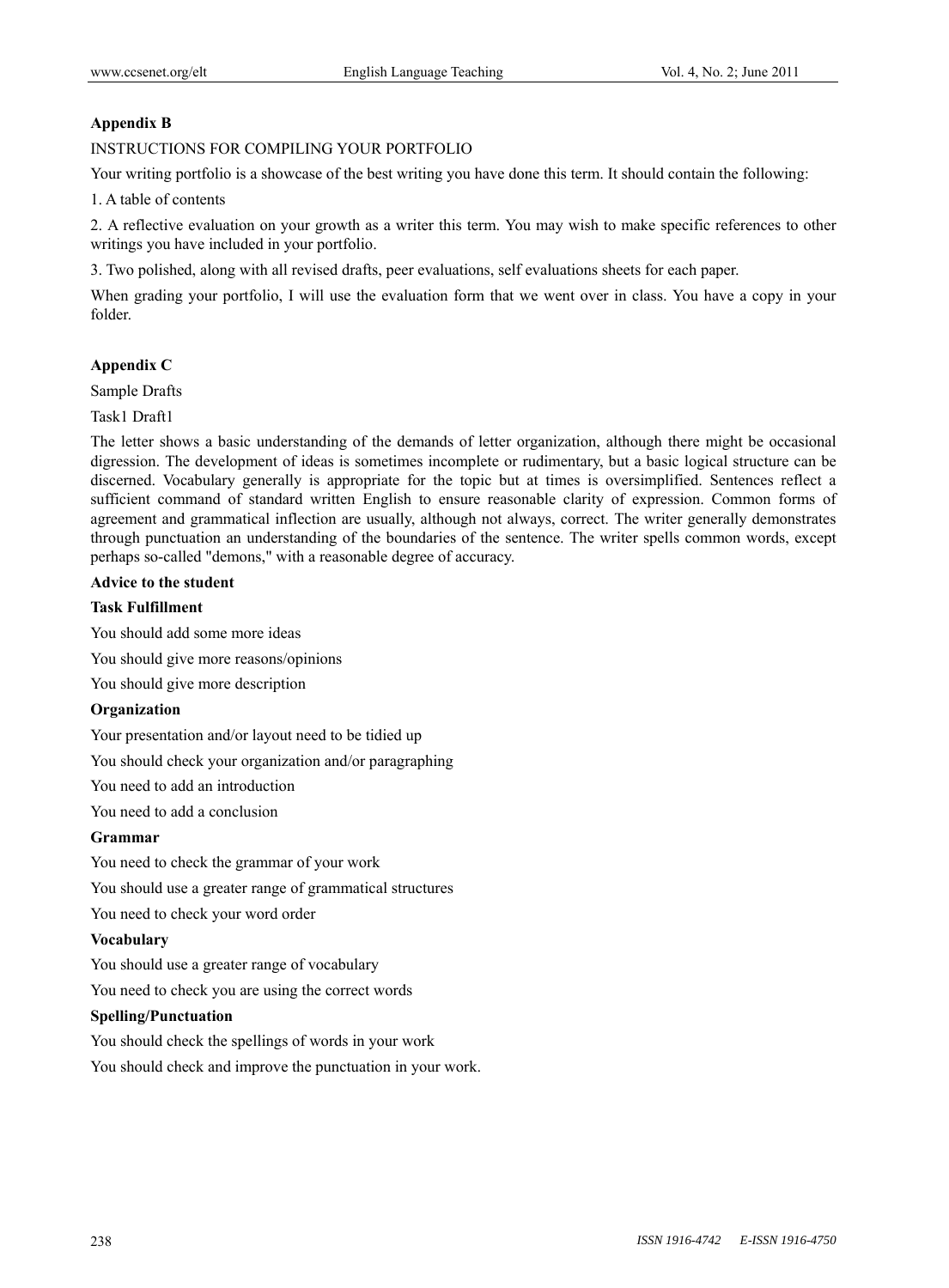|        |    |         |                   |            | 95% Confidence Interval for Mean |                    |         |         |
|--------|----|---------|-------------------|------------|----------------------------------|--------------------|---------|---------|
|        | N  | Mean    | Std.<br>Deviation | Std. Error | Lower Bound                      | <b>Upper Bound</b> | Minimum | Maximum |
| Male   | 34 | 58.2813 | .0949             | .2542      | 55.7233                          | 60.8392            | 47.00   | 75.00   |
| Female | 34 | 58.7813 | 8.7279            | 1.5429     | 55.6345                          | 61.9280            | 43.00   | 75.00   |
| Total  | 68 | 58.5313 | 7.8941            | .9868      | 56.5594                          | 60.5031            | 43.00   | 75.00   |

Table 1.

Table 2. Test of Homogeneity of Variances Derived by SPSS Software

| Levene<br><b>Statistic</b> | df1 | df2 | Sig.  |
|----------------------------|-----|-----|-------|
| 3.022                      |     | 66  | (000) |

Table 3.

|                       | Sum of   |    |             |             |      |
|-----------------------|----------|----|-------------|-------------|------|
|                       | Squares  | df | Mean Square | $\mathbf F$ | Sig. |
| <b>Between Groups</b> |          |    |             |             |      |
| Within Groups         | 4.000    |    | 4.000       |             |      |
| Total                 | 3921.938 | 66 | 63.257      | .063        | .802 |
|                       | 3925.938 |    |             |             |      |

The table indicates that the mean difference between the two groups ofcandidates is not significant at all. Hence the participants in this study are completely homogeneous.

Table 4. (T-Test)Paired Samples Statistics

|                               |       |          | Std.      | Std.  | Error |
|-------------------------------|-------|----------|-----------|-------|-------|
|                               | Mean  | N        | Deviation | Mean  |       |
| Writing Skill in experimental |       |          |           |       |       |
| Group                         | 1.950 |          |           |       |       |
| (Portfolio Based)             |       | v        |           |       |       |
| Skill in Control<br>Writing   | 1.250 |          | .6863     | .1535 |       |
| Group (Traditional based)     |       | $\theta$ | .7864     | .1758 |       |
|                               |       |          |           |       |       |

Table 5.Paired Samples Correlations

| Pair 1                                                                                                          |    | Correlation | Sig. |
|-----------------------------------------------------------------------------------------------------------------|----|-------------|------|
|                                                                                                                 |    |             |      |
| Writing Skill in experimental Group (Portfolio Based) and<br>Writing Skill in Control Group (Traditional based) | 20 | .122        | .609 |
|                                                                                                                 |    |             |      |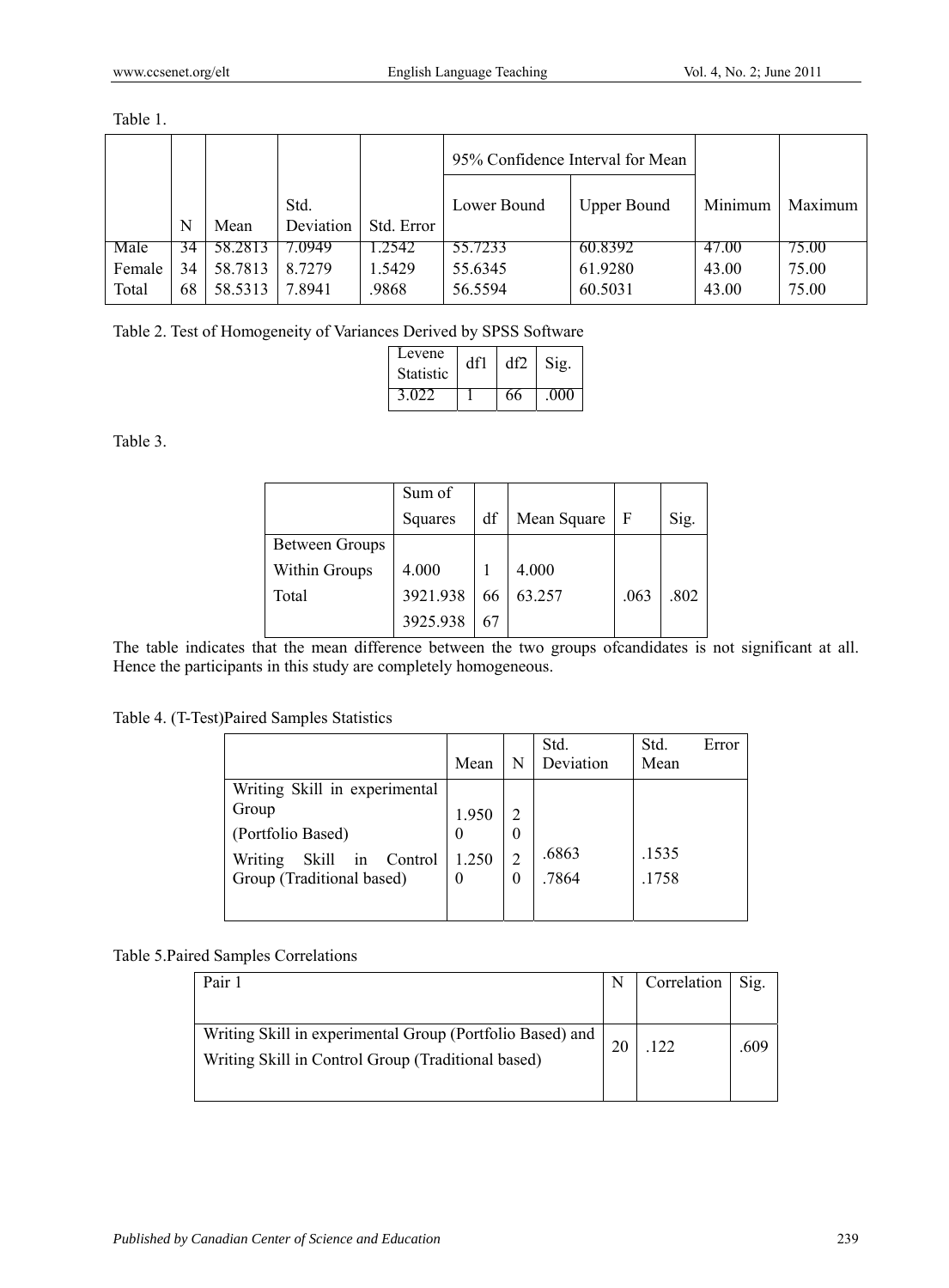# Table 6. Paired Samples Test

|                                                                                                                                | Paired Differences |                   |                       |                                                             |        |       |    |                      |
|--------------------------------------------------------------------------------------------------------------------------------|--------------------|-------------------|-----------------------|-------------------------------------------------------------|--------|-------|----|----------------------|
| Pair 1                                                                                                                         | Mean               | Std.<br>Deviation | Std.<br>Error<br>Mean | 95%<br>Confidence<br>Interval of the<br>Difference<br>Lower | Upper  | t     | df | Sig.<br>$(2-tailed)$ |
| experimental<br>Skill in<br>Writing<br>Group<br>(Portfolio Based) and<br>Writing Skill in Control Group<br>(Traditional based) | .7000              | .9787             | .2188                 | .2419                                                       | 1.1581 | 3.199 | 19 | .000                 |

The T-test table indicates that the amount of Obtained t, 3.199 is big enough to approve of the difference between the two variables, since the P value is 0.000.



Graph 1. Test of Homogeneity of Variances



Graph 2